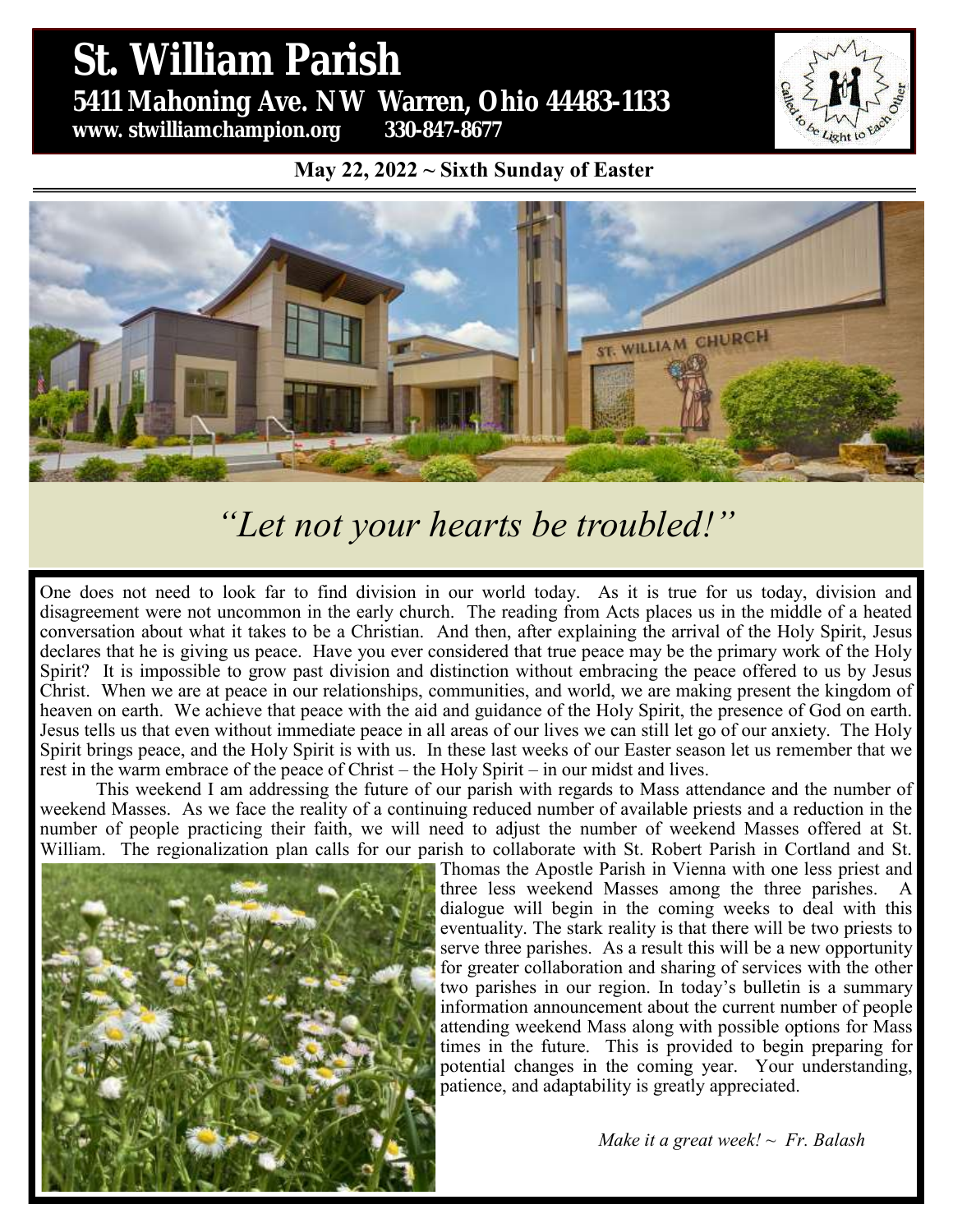#### Mass<br>Intentions  $\beta$  for the

**~ May 22-29, 2022 ~ Sixth Sunday of Easter**

| <b>MAY 22, 2022</b>                                    |  |  |  |  |
|--------------------------------------------------------|--|--|--|--|
| Sat 5:00 p.m. † RON MOONEY/Felecia Mooney              |  |  |  |  |
| Sun 8:30 a.m. † MURPH GELET/ Gelet Family              |  |  |  |  |
| 11:00 a.m. † FRANCES SALVADORE/ Viviane Watson         |  |  |  |  |
| Mon 8:30 a.m. † COMMUNION SERVICE                      |  |  |  |  |
| Tues 8:30 a.m. † COMMUNION SERVICE                     |  |  |  |  |
| Wed 8:30 a.m. † COMMUNION SERVICE                      |  |  |  |  |
| Thur 8:30 a.m. † COMMUNION SERVICE                     |  |  |  |  |
| Fri 8:30 a.m. † COMMUNION SERVICE                      |  |  |  |  |
| <b>MAY 29, 2022</b>                                    |  |  |  |  |
| Sat 5:00 p.m. † ELAINA FERRADINO/Kochunas Family       |  |  |  |  |
| Sun 8:30 a.m. † ANGIE GALRIELSON/ Vince & Rita DeSalvo |  |  |  |  |
| 11:00 a.m. † ANGELA MUSIL/ Barb Mendik                 |  |  |  |  |

*Scripture that will be proclaimed next weekend:*

**~ May 29, 2022 ~ The Ascension of the Lord**

**Acts 1: 1-11**

*In the first book, Theophilus, I dealt with all that Jesus did and taught until the day he was taken up...*

**Ephesians 1: 17-23**

*Brothers and sisters: May the God of our Lord Jesus Christ, the Father of glory, give you a Spirit of wisdom and revelation…*

**Luke 24: 46-53**

*Jesus said to his disciples: "Thus it is written that the Christ would suffer and rise from the dead on the third day…*

#### *LITURGICAL MINISTRY*  May 29, 2022

| <b>Lectors</b> |                                                    |
|----------------|----------------------------------------------------|
|                | 5:00 p.m. Judy Makosky, Donna Runtas               |
|                | 8:30 a.m. Christine DePascale, Kristin Freudenrich |
|                | 11:00 a.m. Margie McCummins, Renita Mintus         |
| <b>Servers</b> |                                                    |
|                | 5:00 p.m. Marianne Babnik                          |
|                |                                                    |

8:30 a.m. Joe DePascale 11:00 a.m. Dan Gelet/Nathan Goldner

#### **Eucharistic Ministers**

5:00 p.m. Barb Robinson, Dan Robinson 8:30 a.m. Gloria Mintus, Marilyn Nicolaus 11:00 a.m. Barbara Bickford, Dave Bickford

#### **OFFERTORY SUMMARY ~ May 15, 2022 (WK 46) LAST WK Sunday Collection \$ 7,435.00\* \$ 335,815.00\* Amount Needed \$ 7,269.00 \$ 334,374.00 Difference 8** 166.00 **\$** 1,441.00<br>**Performance** 102% 100% **Performance** 102%

*\* Includes MyEoffering: \$ 965.00 LAST WK — \$ 39,260.00 YTD Envelopes ~ 196 out of 523 Children's Envelopes ~ \$ 5.00 (5 out of 41)*

**POT**-**OF**-**GOLD** *#531 drawn on 5/18/2022 !!NO WINNER!! Amount: \$1,301.00*



## **SUMMER MASS SCHEDULE** *IN 2 WEEKS!!*

Our Summer Mass Schedule begins SUNDAY, JUNE 5. Mass times for the summer will be 5:00 p.m. Saturday, and 8:30 a.m. and **10:30 a.m.** Sunday beginning June 5 through September 4, 2022.

## **THANK YOU**

Many thanks to the following members of Parish Council who have completed their term of service on Parish Council: Maureen Scott – Liturgy Committee; Lauren Haynie – Youth Representative; Andrea Runyan – Appointed Member; Eric Sitch – Appointed Member. New members will be discerned in September.

*Check the parish website from time to time for information about what is happening at the parish…* **www.stwilliamchampion.org**

### **PARKING LOT PROJECT UPDATE**

This coming week we should be receiving the timetable and date when the parking lot project will take place this coming summer. Miller-Yount will be the contractor for the project. Our Parking Lot Campaign has been very successful and to date we have collected \$128,905.00 (**Only \$5,605.00 remains in pledge payments!)** along with \$100,000.00 from previous Fish Dinner profits. The total estimated cost of the project is \$381,000.00 therefore we will need to borrow approximately \$150,000.00. This amount is what was estimated at the outset of the project. Further updates will be coming soon!

### **WEEKLY BIBLE REFLECTIONS Sixth Sunday of Easter**

*"…Do not let your hearts be troubled or afraid." (JOHN 14:27)*

Our limited human understanding cannot begin to understand the immense power of God. Instead of trusting in God, we often think we can control every outcome. Do you want to make God laugh? Tell Him your plans. The next time worry, anxiety or fear creeps in, thank God for all He has given you and trust that He has a better plan for you. Make God your first choice and not your last resort.

**††** RECENT DEATHS **††** *Our Sincere Sympathy* In your prayers for the departed, please remember

**Eugene Petrosky**

*And*

**Avis Amoline**

*May their souls and the souls of all the faithful departed rest in peace.*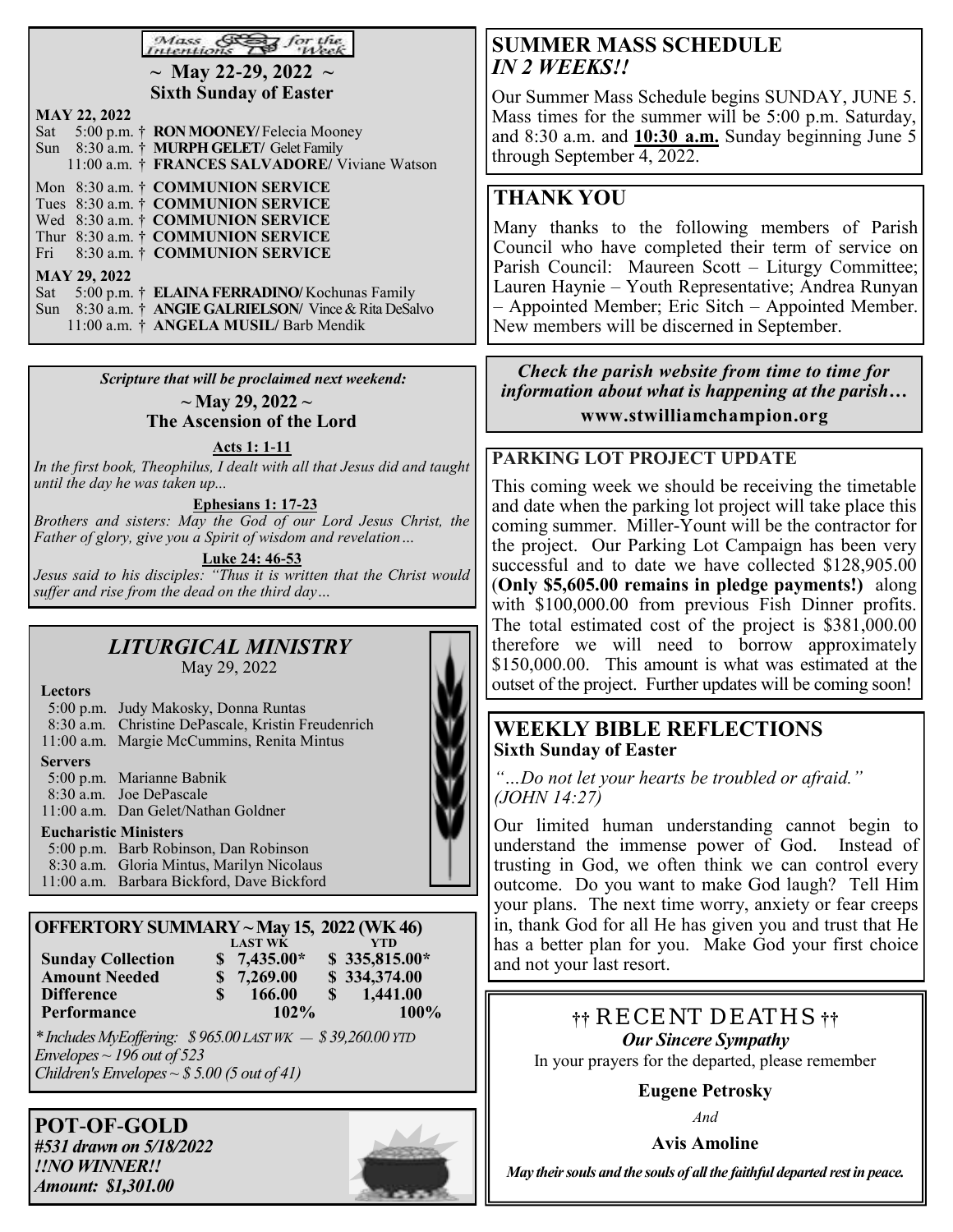## Spring cleaning is under way

As you begin spring cleaning, please remember our *August Rummage Sale!* Please hold onto items no longer needed by your family, but so appreciated for our sale. Once again, we cannot accept computer monitors, appliances, large TV's or large furniture. Thanks for your continued support. **Help is needed to receive items during drop off times and to help out during the sale. If you can spare an hour or two, please contact Theresa Craiger.**

## **2022-2023 CALENDAR REMINDER**

Parish Organizations are reminded to turn in their calendar of events for July 2022-June 2023 by **June 12**  so the Parish Master Calendar can be created.

## **POWER UP CONTINUES**

We now have a limited number of LARGE PRINT bibles available. If you are in need of a large print bible, please contact the parish office.

## **2022 ANNUAL DIOCESAN APPEAL** *Closing In on Our Parish Goal!*

Saint William Parish continues to, once again, respond to those in need through the generosity of so many who have already made a pledge and donation to this year's 2022 Annual Diocesan Appeal. As of this week our parish has pledged \$37,140.00 (81%) towards our goal of \$45,700.00. **If you have not yet responded, you are asked to do so as soon as possible.** Without your generosity, Catholic Charities would never be able to serve the poor among us as we are called to do by Jesus in the Gospel. *Thank you to all who have made a commitment to this year's Appeal.*

## **HOLY COMMUNION FROM THE CUP**

After consultation with appropriate medical professionals, Bishop Bonnar is granting permission to return the practice of offering the Precious Blood of the Lord at Mass during Communion beginning on the Feast of Pentecost, June 5, 2022. The General Instruction of the Roman Missal states: *"Holy Communion has a fuller form as a sign when it takes place under both kinds. For in this form the sign of one Eucharistic banquet is more clearly evident."* (#281) Beginning June 5, 2022, the Solemnity of Pentecost Sunday, Saint William Parish will return to offering the Precious Blood at Communion time for those who desire to receive. Please remember that reception of the Precious Blood of the Lord remains an option. *The act of receiving Holy Communion is an act of faith. The person makes this act of faith in the total presence of the Lord whether in receiving Holy Communion under one form or under both kinds.* (#14-15 Norms for the Distribution of Holy Communion Under Both Kinds).

## **THE PARISH CALENDAR**

May 24  $\sim$  Quilters 9:00 a.m.

May 24  $\sim$  Cantor Practice 7:00 p.m.

May  $25 \sim$  Folk Group Practice 7:00 p.m.

May  $28 \sim$  Rene's Closet 9:00 a.m.

May  $30 \sim$  Memorial Day

C*heck out the Parish Calendar on our website for more events*

## **WOMEN'S GUILD OF ST. WILLIAM PARISH**

*Next Meeting:* Wednesday June 8 Program Planning Committee Meeting 6:00 p.m. at St. William Church



This group meets to discuss and determine our Annual Programs. Please bring an updated list of names and phone numbers for your event or meeting to be added to the booklet.

#### **KNIGHTS OF COLUMBUS** COUNCIL #7491

*Next Meeting:*

Wednesday, June 1, 2022 7:00 p.m.

Membership in the Knights of Columbus is open to men 18 years of age or older who are practicing Catholics. If interested in joining, please visit our web site at www.knights7491.org

## MUSIC MINISTRY

Congratulations to Erika Sitch who graduated from Kent State University with a BS in Chemistry and a BA in Criminology. Erika has served in St. William Music Ministry playing clarinet for many celebrations. She will be attending Penn State to study Forensic Science. Please offer her a word or card of congratulations and encouragement. Good Luck, Erika!

REMINDER: All cantors please attend cantor practice this Tuesday, May 24 at 7:00 p.m. Bring the music schedule, R & A Psalm book, music folder, and Breaking Bread. We will review and learn any new music scheduled for the summer. Thank you for your service to St. William music ministry, your time in preparation, and your talent.

## **VBS: VACATION BIBLE SCHOOL Digging for Treasure: Parables Revealed**

Dig into vacation Bible school! Bible stories, games, crafts, snacks, and other activities will help children in grades K-5 dig deeper to reveal the treasures in Jesus' parables. Children in grades 6-12 are encouraged to volunteer to be part of the VBS team! **June 13 – 17, 2022**



# **9:30am – Noon**

Blessed Sacrament Parish, 3020 Reeves Road, Warren Registration deadline June 5, 2022 Cost \$10.00 payable to Blessed Sacrament Parish